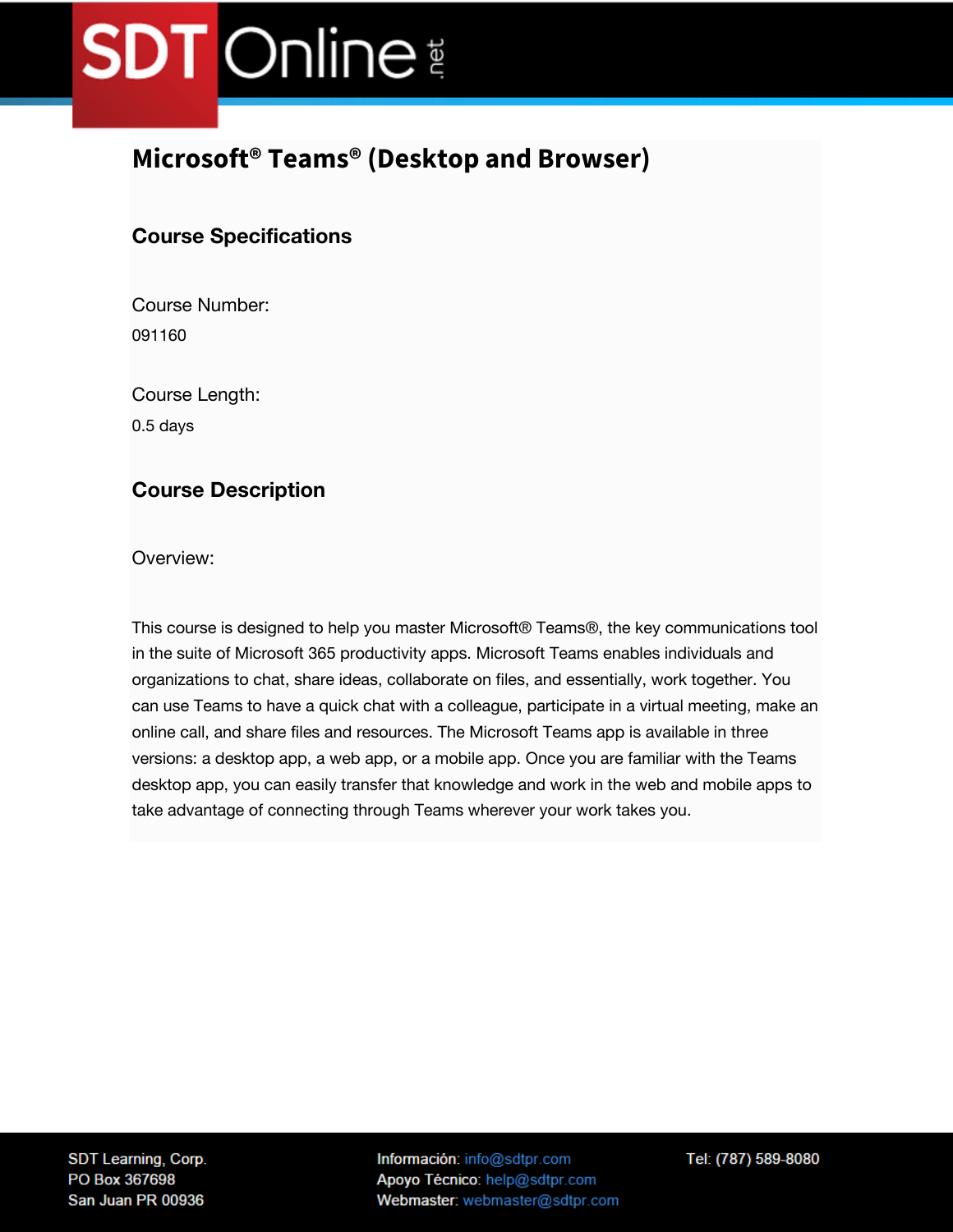Course Objectives:

In this course, you will use Microsoft Teams to chat, post, initiate calls, and participate in

meetings. You will:

- Use chat messages and posts to communicate with the team.
- Initiate, join, record, and screen share in calls and meetings.
- Share and work with files and apps.
- Create a team and configure channels and tabs.
- Customize your Teams app.

Target Student:

This course is designed for people who need to use Microsoft Teams to communicate, share files, and conduct online meetings with colleagues. No experience with Teams is required; however, a basic understanding of Office apps will be useful.

Prerequisites:

To ensure your success in this course, you need to be familiar with the Windows operating system and with using a web browser. You can obtain this level of skills and knowledge by taking the following Logical Operations course:

• *Using Microsoft® Windows® 10*

Información: info@sdtpr.com Apoyo Técnico: help@sdtpr.com Webmaster: webmaster@sdtpr.com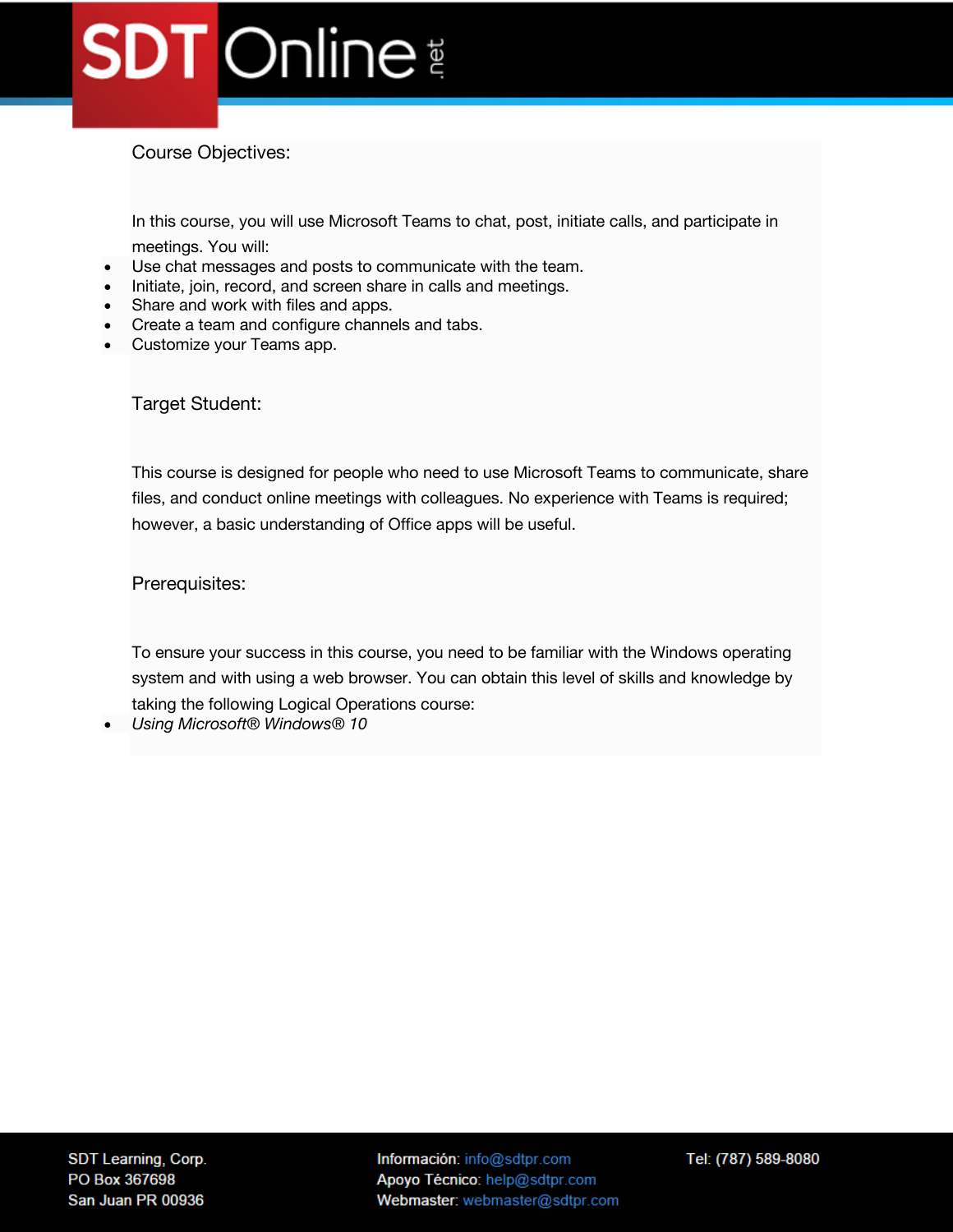### **Course-specific Technical Requirements**

Hardware:

For this course, you will need one computer for each student and one for the instructor. Each

computer will need the following minimum hardware configurations:

- 1 gigahertz (GHz) 64-bit (x64) processor.
- 4 gigabytes (GB) of Random Access Memory (RAM).
- 32 GB available storage space.
- Monitor capable of a screen resolution of at least  $1,024 \times 768$  pixels, at least a 256-color display, and a video adapter with at least 4 MB of memory.
- Keyboard and mouse or a compatible pointing device.
- Internet access (contact your local network administrator).
- (Instructor computer only) A display system to project the instructor's computer screen.

Optional hardware:

- Web camera
- Headsets

Software:

This course requires a Microsoft 365 (formerly known as Office 365™) organization with licenses for students. While various plans are available, this course was developed using

Microsoft 365 Business Standard.

- Microsoft® Windows® 10
- Microsoft® 365™ licenses (**Microsoft 365 Business Standard** is recommended)

Información: info@sdtpr.com Apoyo Técnico: help@sdtpr.com Webmaster: webmaster@sdtpr.com